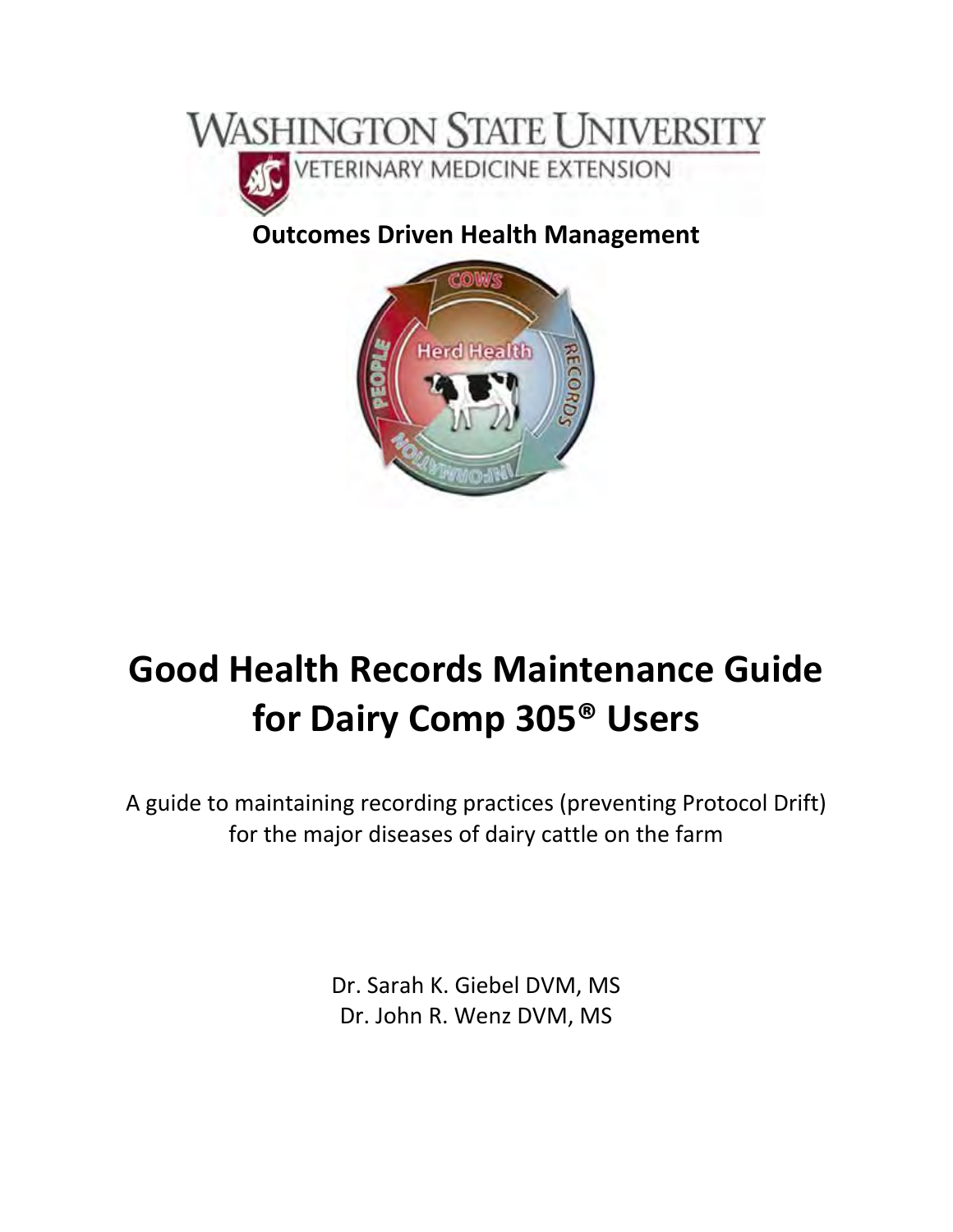To make sure that data entry is done correctly (how you set it up to be entered) the health events and associated remarks need to be monitored and the people doing data entry need feedback on their performance.

- 1. Obtain a recent backup from the dairy (SAVE\C) and open the file in your DC305®.
- 2. Make sure all events of interest have an Event Gap of zero. **\*\*Note**: Not necessary if using Version 8.
	- a. In the command line enter 'ALTER\9.'
	- b. If any of the events of interest list an Event Gap other than zero, double click on the event and change the 'Duplicate event gap' to zero.
- 3. In the command line enter 'Events\5o' to get an idea of what events have been entered lately.
	- a. Export this to Excel® by clicking on the button circled below. Save as an Excel document (be sure to change the name to an applicable one) and name the tab 'EVENTS TABLE'.

| $\mathbb{R}$ de de $\mathbb{E}$ de $\mathbb{E}$<br>Command ?<br>Reports | File | Events1 Events2 DHI+ID Health |  | Vx |
|-------------------------------------------------------------------------|------|-------------------------------|--|----|
|                                                                         |      |                               |  |    |
|                                                                         |      |                               |  |    |
|                                                                         |      | $Ex$ $C$ $A$                  |  |    |

| $\ddot{\ast}$ | Event          | Gap        |                  |                       |                        |                         | Command       |  |
|---------------|----------------|------------|------------------|-----------------------|------------------------|-------------------------|---------------|--|
|               | 1 FRESH        |            |                  | <b>0 ENTER UDDF</b>   | EC=1 EDAY PEN=3 REM    |                         |               |  |
|               | 2 OK           | o          |                  | ENTER EC=2 EDAY REM   |                        |                         |               |  |
|               | 3 RECHK        | O          |                  |                       |                        |                         |               |  |
|               | 4 HEAT         |            | 0 ENT            |                       |                        |                         | $\mathbf{x}$  |  |
|               | 5 BRED         |            | $0$ ENT          | <b>ALTER9: Events</b> |                        |                         |               |  |
|               | 6 PREG         |            | $0$ ENT          |                       |                        |                         |               |  |
|               | 7 OPEN         |            | $0$ ENT          | <b>Event Name</b>     | <b>MAST</b>            |                         | <b>OK</b>     |  |
|               | 8 PREV         |            | $0$ ENT          |                       | Prompt for Event Date  | ⊽                       |               |  |
|               | 9 MOVE         |            | $0$ ENT          |                       |                        |                         | Cancel        |  |
|               | 10 BULLPEN     |            | $0$ ENT          | Prompt for Remark     |                        | ⊽                       |               |  |
|               | 11 DRY         |            | $0$ ENT          | Update REM item       |                        |                         |               |  |
|               | 12 ABORT       |            | $0$ ENT          |                       | Combination Event Set  |                         |               |  |
|               | 13 DNB         |            | $0$ ENT          |                       |                        |                         |               |  |
|               | 14 SOLD        |            | 0 ENI            | Duplicate event gap   |                        | 0                       |               |  |
|               | 15 DIED        |            | $0$ ENT          |                       |                        |                         |               |  |
|               | 16 CHECK       |            | 0 ENT            | Command               |                        |                         |               |  |
|               | 17 CALFVAC     |            | 0 ENT            | Content               |                        | ENTER EC=20 EDAY REM \R |               |  |
|               | 18 XID         |            | 0 ENI            |                       |                        |                         |               |  |
|               | 19 HOSP        |            | 0 ENT            |                       |                        |                         |               |  |
|               | 20 MAST        |            | 0 E <sub>N</sub> |                       |                        |                         |               |  |
|               | 21 ILL         |            | 0 ENT            |                       |                        |                         |               |  |
|               | 22 MFEVER      |            | 0 ENT            |                       |                        |                         |               |  |
|               | <b>23 LAME</b> |            | $0$ ENT          |                       |                        |                         |               |  |
|               | <b>24 MET</b>  |            | 0 ENT            |                       |                        |                         | <b>4</b> Text |  |
|               | 25 CYST        |            | $0$ ENT          | 10/10/10              | <b>MAST REMARK</b>     |                         |               |  |
|               | 26 SCOURS      | $^{\circ}$ | <b>ENT</b>       |                       |                        |                         | Background    |  |
| 27            | <b>INFUSED</b> | ٥          | <b>ENT</b>       |                       |                        |                         |               |  |
|               | 28 TREATED     | 0          | <b>ENTER</b>     | <b>BUSINESS</b>       | 三つジンス<br><b>ISSUED</b> |                         |               |  |
|               | --------       |            |                  |                       |                        |                         |               |  |

- 4. In the command line enter Events\2si and choose the events that you would like to look at and an applicable date range.
	- a. Export this report to Excel® as you did in Step 3, then copy and paste the data into the excel document that you created previously, naming the tab 'EVENTS LIST'.
- 5. Sort the events by disease so you can put each disease in its own sheet. Easiest way is to select columns A through F and then go to 'Sort & Filter' and select 'Custom Sort'.
	- a. Sort by Event, as shown to the right.
- 6. Create a separate sheet for each disease and copy and paste the entries for each disease into the corresponding sheets (including the column headings).
	- a. Name each worksheet accordingly.
- 7. Create a pivot table for each individual disease recorded.
	- a. For generation of the first pivot table, select all columns within 'EVENTS LIST'.

| <b>En Copy Level</b>               | Options                  | V My data has headers    |
|------------------------------------|--------------------------|--------------------------|
| Sort On                            | Order                    |                          |
| Values<br>$\overline{\phantom{a}}$ | A to Z<br>$\overline{ }$ | $\overline{\phantom{a}}$ |
|                                    |                          |                          |
|                                    |                          |                          |
|                                    |                          |                          |
|                                    |                          |                          |
|                                    |                          |                          |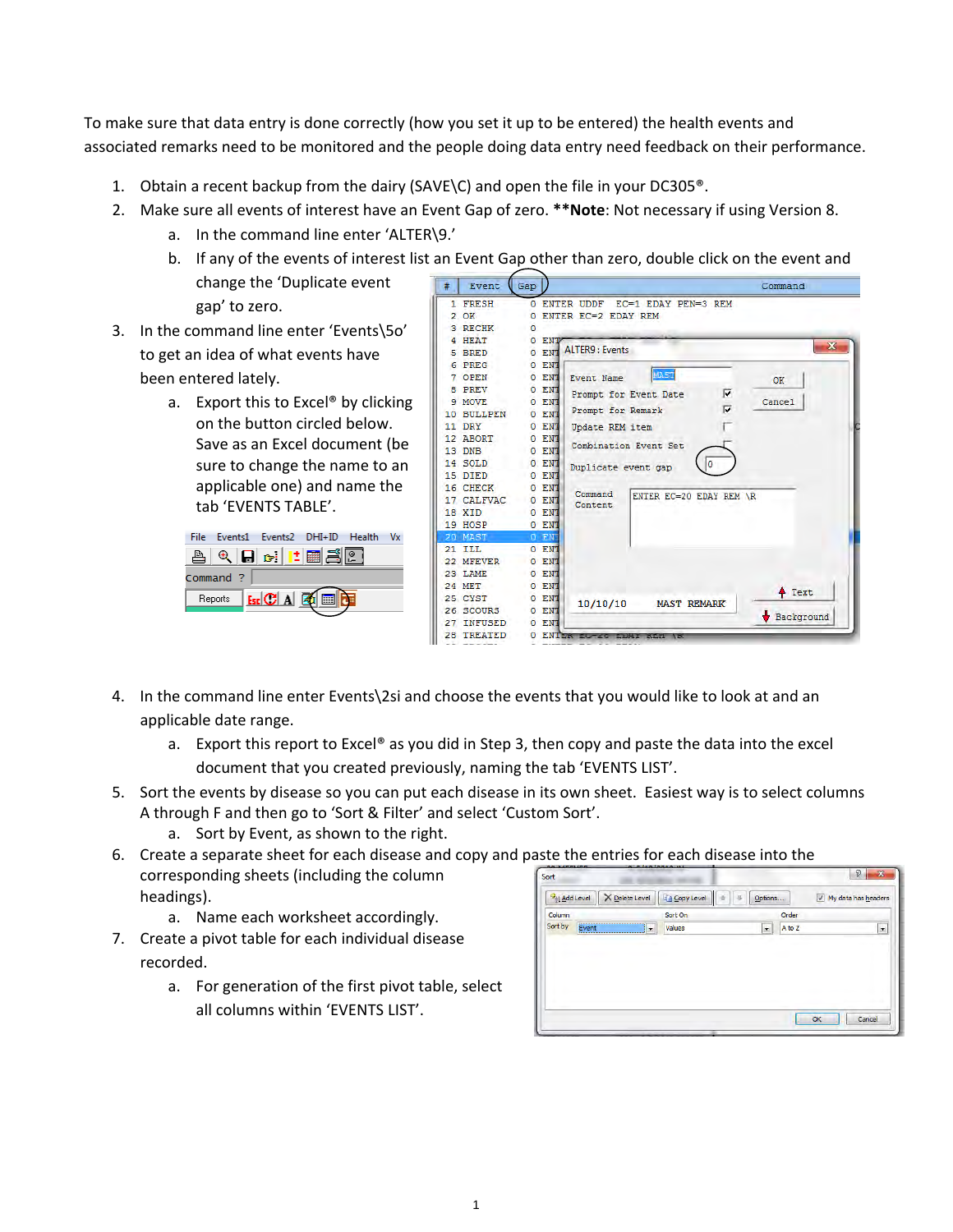b. Go to the 'Insert' tab and click Pivot Table, circled in red below (depending on Excel® edition).

|                | 日め                                   |                  |                                      |                      |                        |
|----------------|--------------------------------------|------------------|--------------------------------------|----------------------|------------------------|
|                | Home                                 | Insert           | Page Layout                          |                      | Formulas<br>Data       |
|                | <b>PivotTable</b><br>Table<br>Tables | Picture          | ll S<br>Clip<br>Art<br>Illustrations | Shapes SmartArt      | Column                 |
|                | A1                                   |                  |                                      | $f_{\rm sc}$<br>ID   |                        |
|                | $\mathbf{A}$                         | в                | c                                    | Ð                    | Ε                      |
| 1              | ID                                   | Event            | <b>DIM</b>                           | Date                 | Remark                 |
| $\overline{2}$ |                                      | 218 MAST         |                                      | 103 4/11/2012 SPLF01 |                        |
| $\overline{3}$ |                                      | 391 MAST         |                                      | 322 5/10/2012 SPRF25 |                        |
| $\overline{A}$ |                                      | 450 MAST         |                                      | 326 4/23/2012 SPLR25 |                        |
| 5              |                                      | 450 MAST         |                                      | 337 5/4/2012 SPLR25  |                        |
| $\overline{6}$ |                                      | <b>742 MAST</b>  |                                      | 98 5/15/2012 SPRF01  |                        |
| $\overline{7}$ |                                      | 837 MAST         |                                      | 306 5/7/2012 SPRR25  |                        |
| 8              |                                      | 910 MAST         |                                      | 17 4/17/2012 SPLF02  |                        |
| 9              |                                      | 945 MAST         |                                      | 45 4/4/2012 SPLR02   |                        |
| 10             |                                      | 985 MAST         |                                      | 237 4/4/2012 SPLF25  |                        |
| 11             |                                      | 985 MAST         |                                      |                      | 258 4/25/2012 SPRR25EC |
| 12             |                                      | <b>990 MAST</b>  |                                      |                      | 136 4/11/2012 SPLF05EC |
| 13             |                                      | <b>1093 MAST</b> |                                      | 200 4/17/2012 SPLR05 |                        |
| 1 <sub>A</sub> |                                      | <b>1221 MAST</b> |                                      |                      | 287 4/25/2012 SPREASEC |

c. A 'Create PivotTable' window will open. Near the bottom, choose 'Existing Worksheet'

|                                       | Choose the data that you want to analyze                 |
|---------------------------------------|----------------------------------------------------------|
| O Select a table or range             |                                                          |
|                                       | B.<br>Table/Range: Report!\$A:\$I                        |
| Use an external data source           |                                                          |
|                                       | Choose Connection                                        |
| Connection name:                      |                                                          |
|                                       |                                                          |
|                                       | Choose where you want the PivotTable report to be placed |
| The month of the Second Second Second |                                                          |
| <b>O</b> Existing Worksheet           |                                                          |

i. Type K2 in the Location box and click OK.

- d. To set up the pivot table use the following:
	- i. Report Filter = Event
	- ii. Row Labels = Remark
	- iii. Values = Count of ID
- e. Once the first pivot table is made, copy and paste it into the first disease worksheet that you made in Step 6.
- f. Change the Report filter, by clicking on the drop‐down to select all the events you want.
- g. Continue to copy and paste pivot tables until all events recorded have their own sheet with their individual pivot tables displaying the Event information.
- 8. Once the data is all organized, compare the remark entries to the Health Event Recording Protocols that you set up with this dairy.